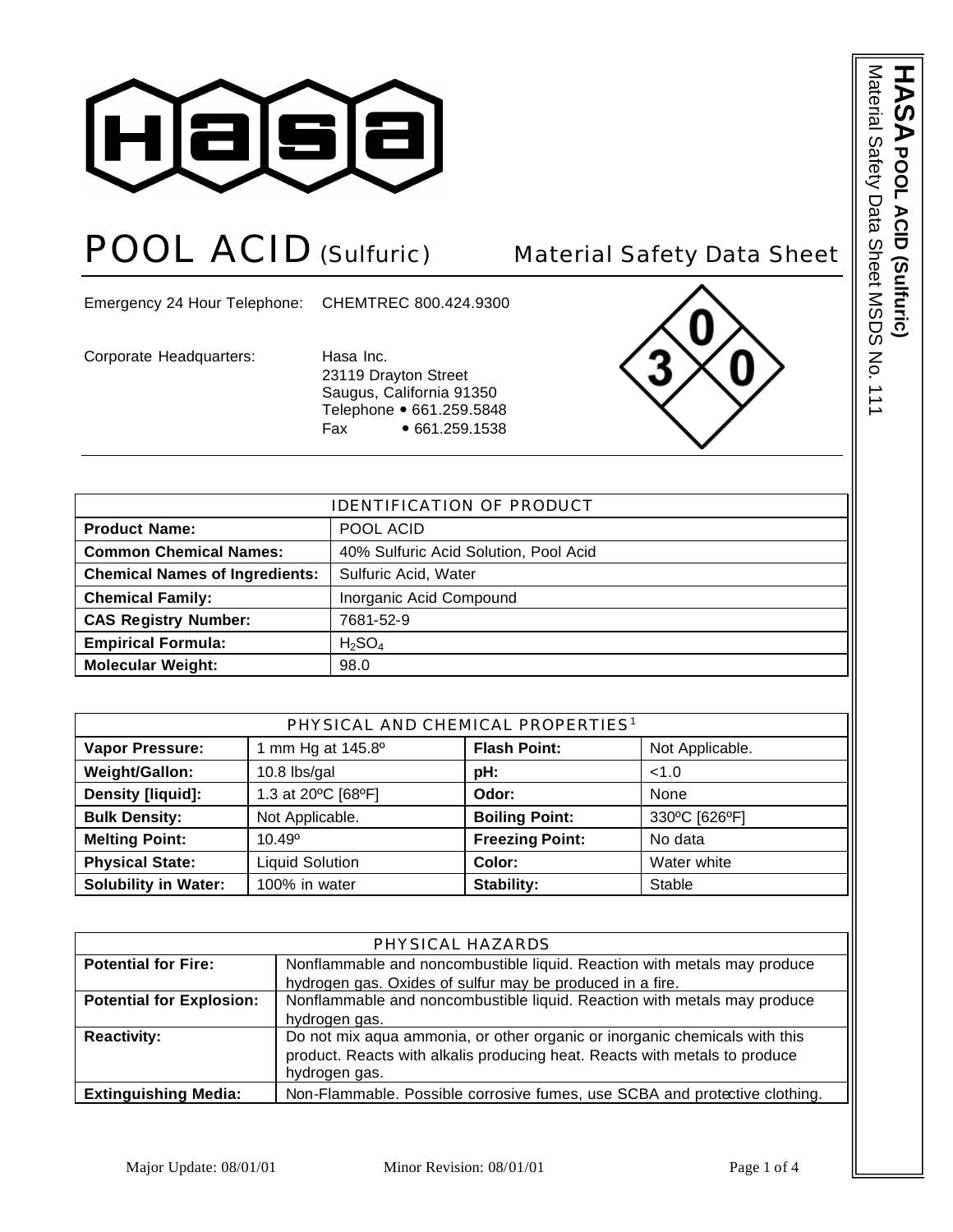| <b>HEALTH HAZARDS</b>                                                                      |  |                                                                               |
|--------------------------------------------------------------------------------------------|--|-------------------------------------------------------------------------------|
| <b>Signs and Symptoms of Exposure:</b><br>Corrosive. Causes severe burns to skin and eyes. |  |                                                                               |
| <b>Medical Conditions Aggravated by Exposure:</b>                                          |  | No data available.                                                            |
| Oral [ingestion] LD <sub>50</sub> :                                                        |  | 2140 mg/kg <sup>2</sup> [rat]                                                 |
| Dermal [skin absorption] LD <sub>50</sub> :                                                |  | No data available. Causes severe burns to skin.                               |
| Inhalation [breathing] LC <sub>50</sub> :                                                  |  | 510 mg/m $3$ [2 hours]                                                        |
| Eye Irritation:                                                                            |  | Causes severe burns to eyes.                                                  |
| <b>Skin Irritation:</b>                                                                    |  | Causes severe burns to skin. Repeated contact can<br>cause dermatitis.        |
| <b>OSHA PEL:</b>                                                                           |  | 1 mg/m $3$                                                                    |
| <b>ACGIH TLV/TWA:</b>                                                                      |  | 1 mg/m <sup>3</sup> ; STEL 3 ppm.                                             |
|                                                                                            |  |                                                                               |
| POTENTIAL ROUTE [S] OF ENTRY                                                               |  |                                                                               |
| <b>Inhalation [Breathing]:</b>                                                             |  | Unlikely to occur. Vapor may cause corrosion to upper respiratory tract.      |
| Dormal [Clin].                                                                             |  | Contact with broken ckin may cause burning blictoring, and ticque dectruction |

| POTENTIAL ROUTE [S] OF ENTRY   |                                                                                 |  |
|--------------------------------|---------------------------------------------------------------------------------|--|
| <b>Inhalation [Breathing]:</b> | Unlikely to occur. Vapor may cause corrosion to upper respiratory tract.        |  |
| Dermal [Skin]:                 | Contact with broken skin may cause burning, blistering, and tissue destruction. |  |
| Eyes:                          | Corrosive                                                                       |  |
| Ingestion:                     | Causes severe chemical burns to esophagus and to stomach lining.                |  |

| CARCINOGENIC [CANCER POTENTIAL] INFORMATION                                              |             |  |
|------------------------------------------------------------------------------------------|-------------|--|
| National Toxicological Program [NTP] Sixth Annual Report on Carcinogens:                 |             |  |
| International Agency for Research on Cancer [IARC] Monographs, V. 1-53, Supps. 1-8:      |             |  |
| Listed by Federal OSHA as Carcinogens:                                                   | Not listed. |  |
| Safe Drinking Water and Toxic Enforcement Act of 1986 [Proposition 65, California only]: |             |  |

## GENERAL PRECAUTIONS FOR SAFE USE AND HANDLING

Open containers carefully. Add acid solution to water. Do not mix with other chemicals.

### PERSONAL PROTECTION AND HYGIENE

Wear rubber gloves and eye protection when handling and using this product. Wash hands after handling. Remove and wash contaminated clothing before reuse.

#### CLEAN-UP OF SPILLS

Store this product in a cool, dry area. In case of spill, clean up area where spill has occurred with mop, rinse with water, and flush residue to sanitary sewer.

|                      | FIRST AID                                                                       |
|----------------------|---------------------------------------------------------------------------------|
| <b>Eye Contact:</b>  | Flush with water. Remove contact lenses [if applicable]. Hold eyelids open.     |
|                      | Continue flushing with water for 15 minutes. Get prompt medical attention.      |
| <b>Skin Contact:</b> | Wash affected area with soap and water for 15 minutes. Get medical attention.   |
| Ingestion            | Drink large quantities of water. DO NOT induce vomiting. DO NOT give vinegar or |
| [swallowing]:        | other acids. Get prompt medical attention.                                      |

ASA POOL ACID (Sultric)

**POOL ACID (Sulfuric)**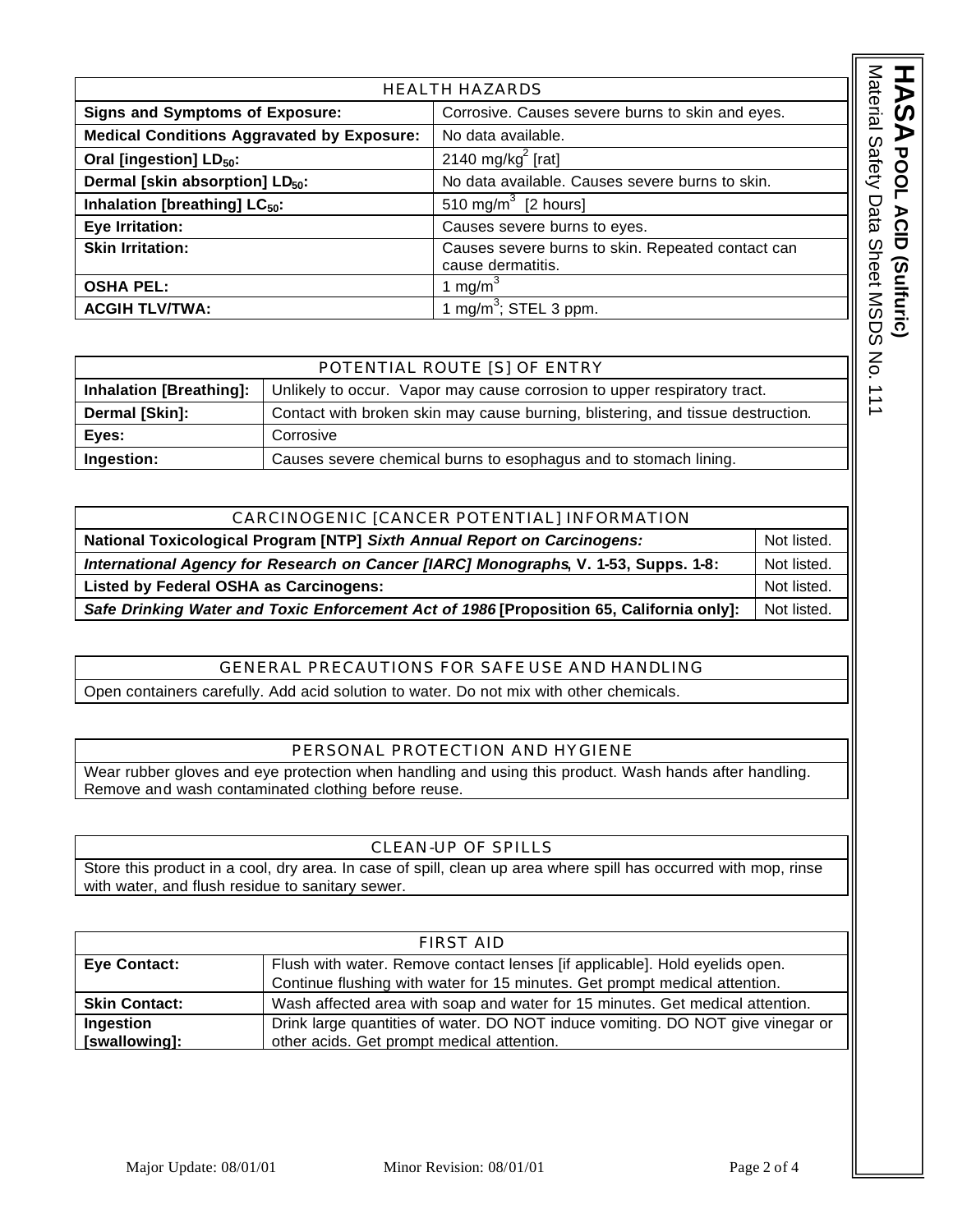| FEDERAL/STATE LISTS/REGISTRATION/S/REPORTING REQUIREMENTS                                 |                                        |  |
|-------------------------------------------------------------------------------------------|----------------------------------------|--|
| CERCLA Hazardous Substance [Section 1010 [4], P.L. 96-510]:<br>RQ=1000 lbs [>245 gallons] |                                        |  |
| Extremely Hazardous Substance [40 CFR 355, Appendix A]:<br>Not listed.                    |                                        |  |
| Pesticide Product 7 U.S.C. 136 et seq.:                                                   | Not registered as a pesticide product. |  |
| <b>Toxic Substance under TSCA:</b><br>Reported in inventory.                              |                                        |  |
| Pesticide Product [various State Laws]:                                                   | Not registered.                        |  |
| <b>Notification Requirements Under Toxic Chemical Release</b>                             | Not required.                          |  |
| Reporting - Community Right-to-Know [40 CFR 8372.45]:                                     |                                        |  |
|                                                                                           |                                        |  |

| MATERIAL CLASSIFICATION                                         |                    |  |
|-----------------------------------------------------------------|--------------------|--|
| <b>OSHA Hazard Communication Standard, Department of Labor,</b> | I Corrosive Liquid |  |
| Occupational Safety and Health Division, 29 CFR 1910.1200:      |                    |  |

| Hazardous Materials Transportation Regulations,        |                                                                  |  |
|--------------------------------------------------------|------------------------------------------------------------------|--|
| Department of Transportation (Federal) 49 CFR 172.101: |                                                                  |  |
| Proper Shipping Description [1 gallon or less]:        | Consumer Commodity, ORM-D                                        |  |
| Proper Shipping Description [greater than 1 gallon]:   | Sulfuric Acid with not more than 51% acid, 8,<br>UN2796, P.G. II |  |

| <b>National Fire Protection Association NFPA 704 [1990]:</b>               | $3-0-0$                 |
|----------------------------------------------------------------------------|-------------------------|
| BOCA National Fire Prevention Code/National Building Code [1999 editions]: | <b>Corrosive Liquid</b> |
| Standard Fire Prevention Code/Standard Building Code [1997 editions]:      | <b>Corrosive Liquid</b> |
| Uniform Fire Code/Uniform Building Code [1997 editions]:                   | <b>Corrosive Liquid</b> |
| Uniform Fire Code Standards 79-3, Uniform Fire Code, V. II [1997 edition]: | $3 - 0 - 0$             |